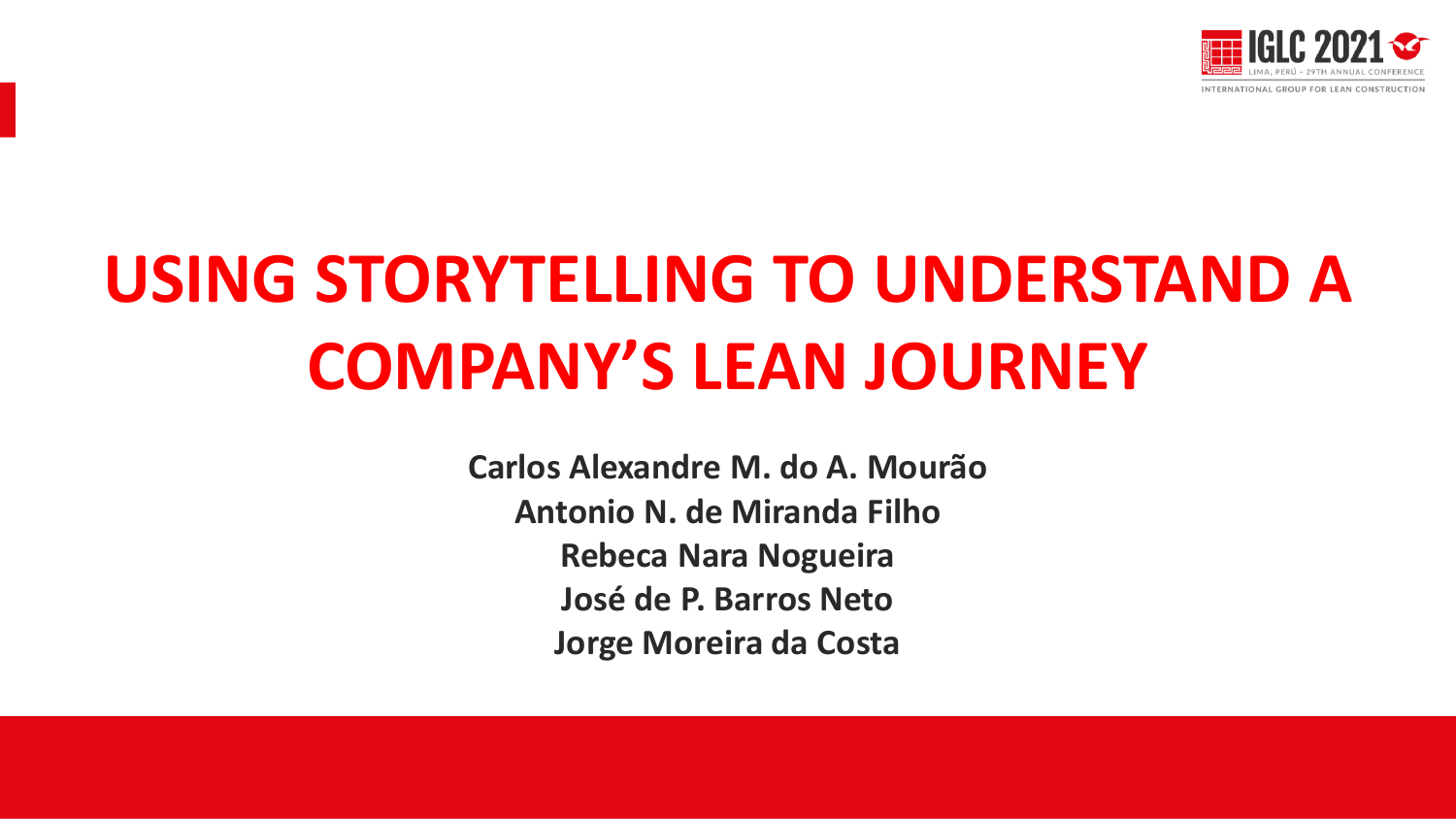

### **INTRODUCTION**

**20 years ago…**

*"Thinking ahead is asking too much from individuals that spent most of their young lives in poverty and grew up not knowing what they would have for breakfast the next morning. Getting them to contribute above and beyond their job description is a hard task when they are not even sure if they will still be employed when the project is over."*

*- Construction Foreman*

- Short-term thinking was a major constraint to workforce commitment and effective lookahead planning
- Lack of predictability and stability were problems that needed to be tackled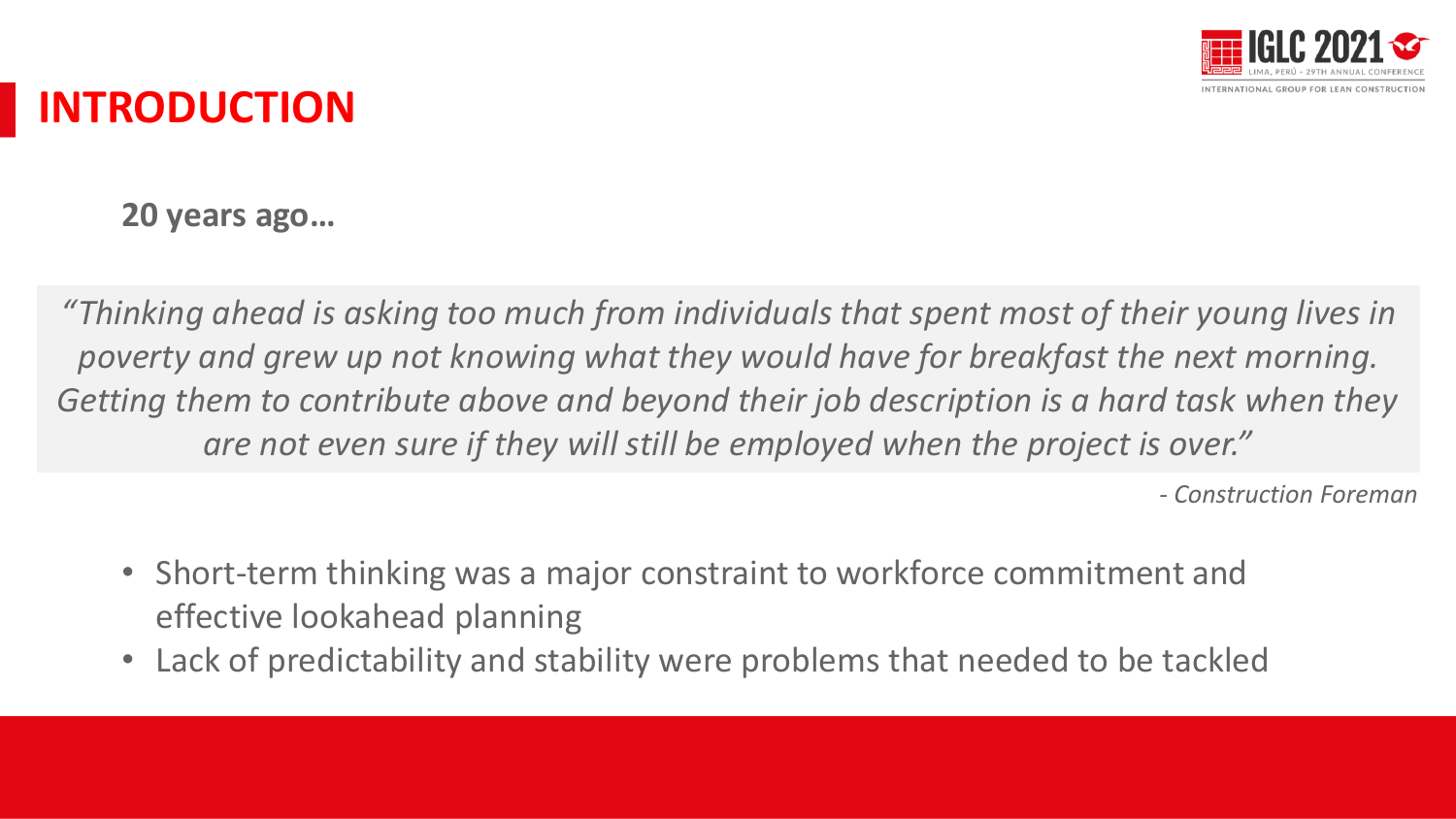

### **OBJECTIVES**

Tell the company's story depicting relevant events and lean implementation stages



Overview of implementation steps and strategic choices along the timeline

- What were the strategic choices that fostered its successful lean journey?
- What was the common rationale behind structural and infrastructural decisions made during the journey?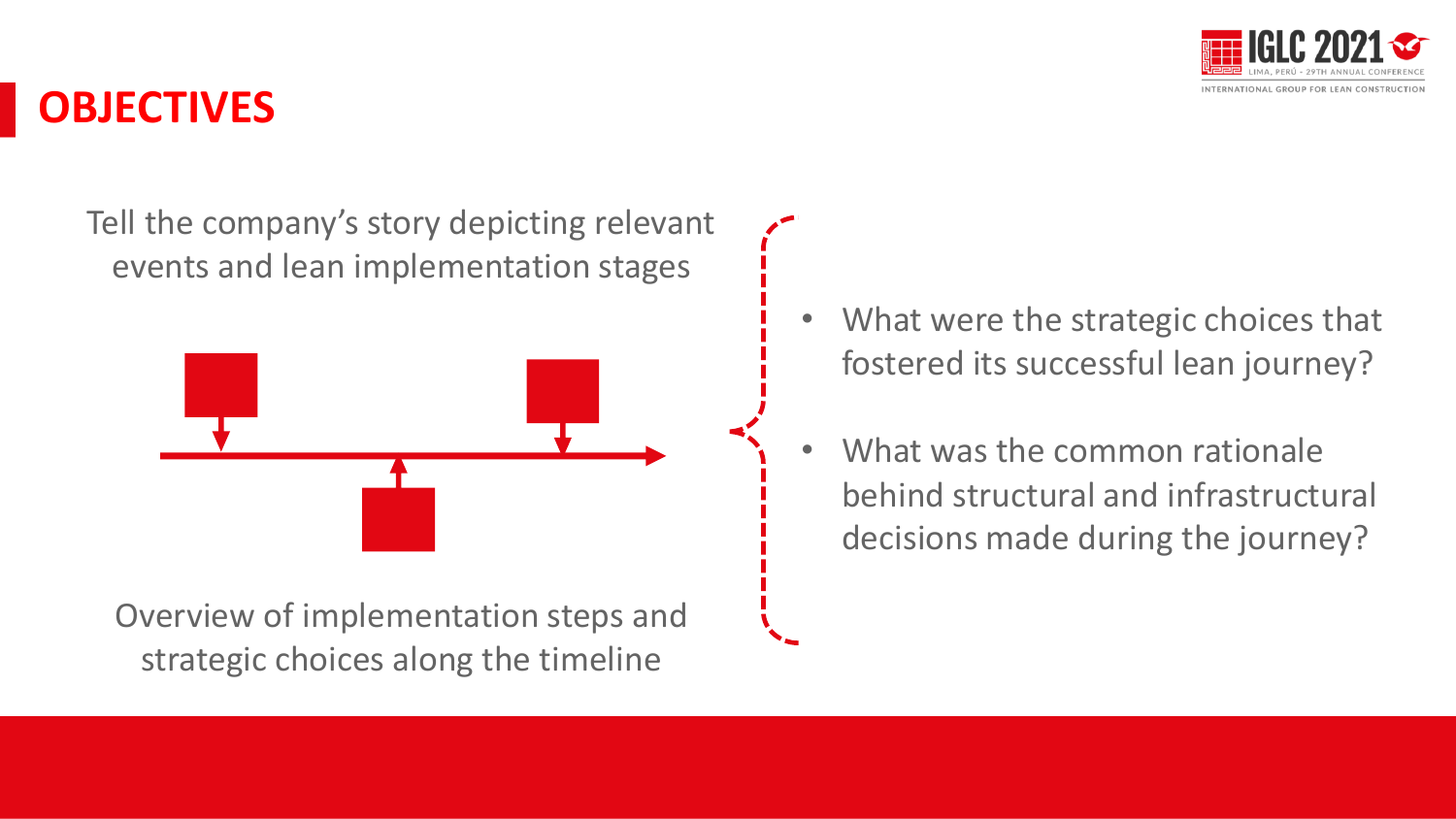

### **LEAN IMPLEMENTATION IN CONSTRUCTION PROJECTS**

Research efforts often focus on isolated tools

Academics proposed implementation strategies, audit tools and maturity models; however, despite the importance of these methods, they are sometimes too prescriptive

Increasing realization that true "best practices" emerge from the combination of contextual factors and **infrastructural decisions** affecting organizational culture, quality control, workforce management, and other "soft factors"

Acknowledging **infrastructural decisions** within production strategy helps in understanding the multiple ways organizations can achieve environmental and internal fit to compete within a particular industry. It also helps in understanding the importance of an **organizational approach** to the coherent adjustments needed at various levels on a lean journey.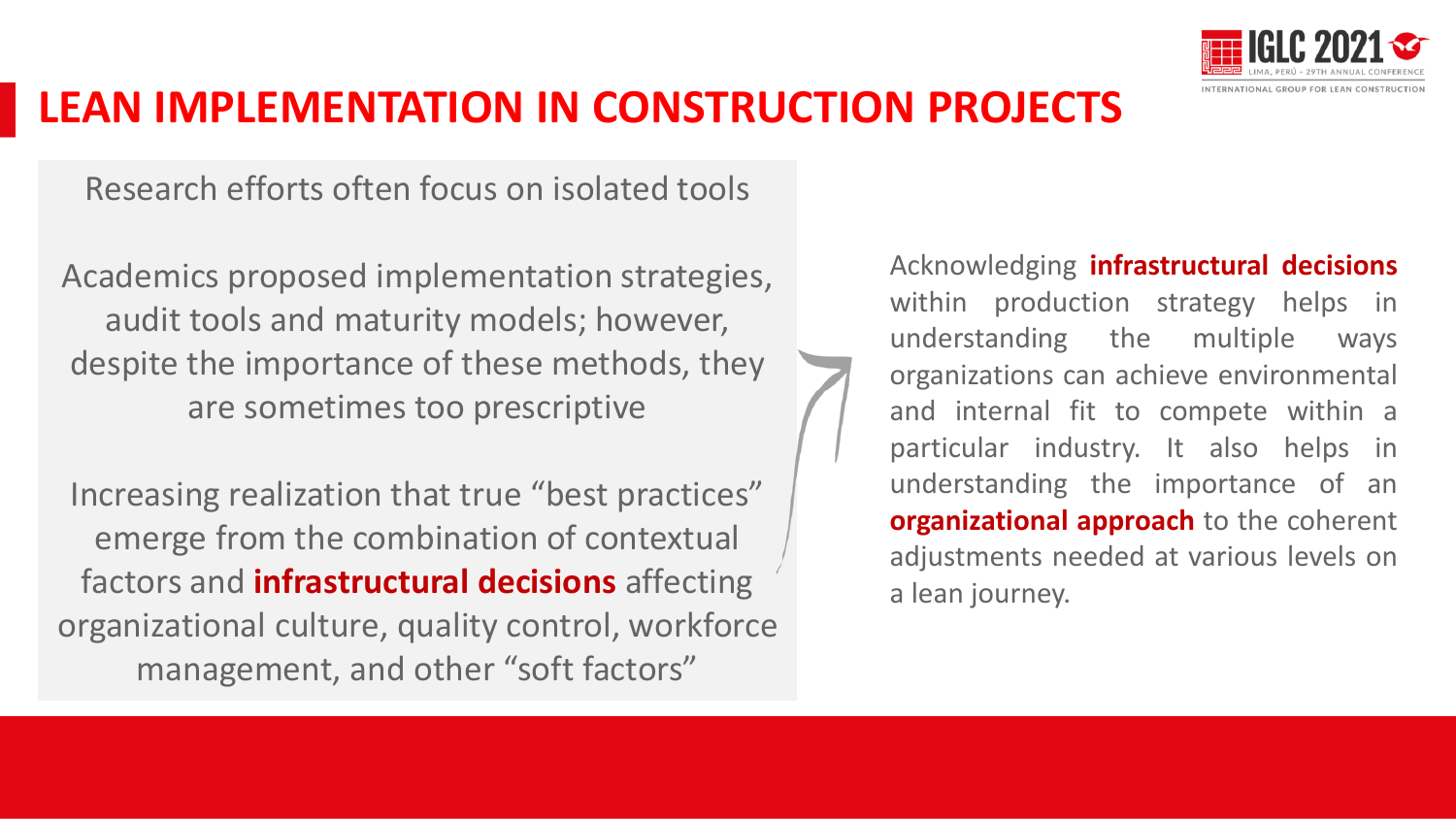

#### **METHODOLOGY**

This study presents a **exploratory research** to draw lessons from a top lean construction company's experience. It uses a **qualitative approach** involving open-ended interviews.

**A TIMELINE WAS FORMED** Five people interviewed •Lean Coordinator •Lean & Green Coordinator

•Construction Supervisor •Project Manager

Secondary sources to recall specific details and dates

One of the authors has worked in the company for more than 20 years

Information collected between November and December 2020

Paper structured according to **storytelling fundamentals** to allow a narrative account of events.

There are four elements in storytelling:

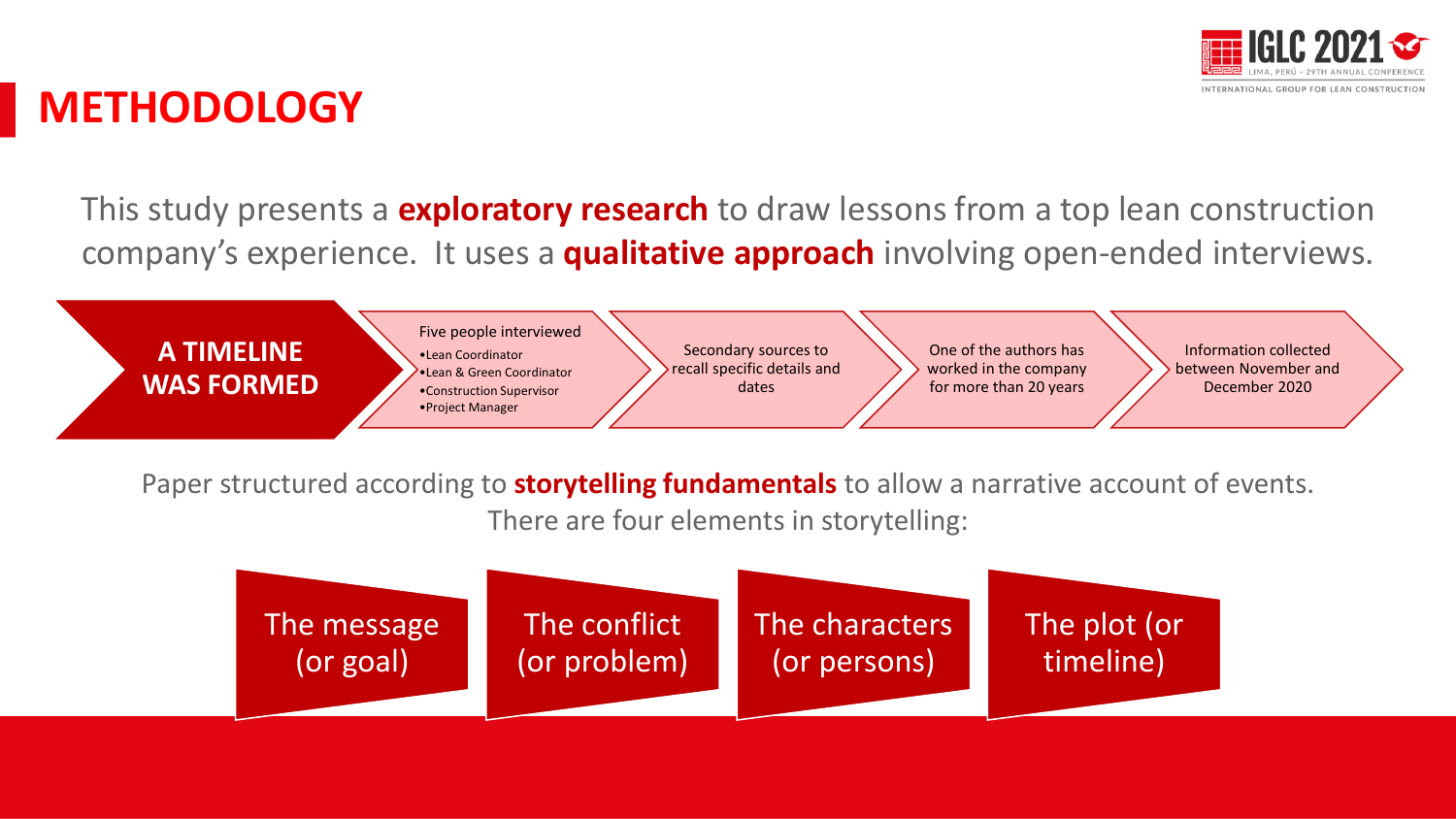

### **THE JOURNAY TOWARDS LEAN**

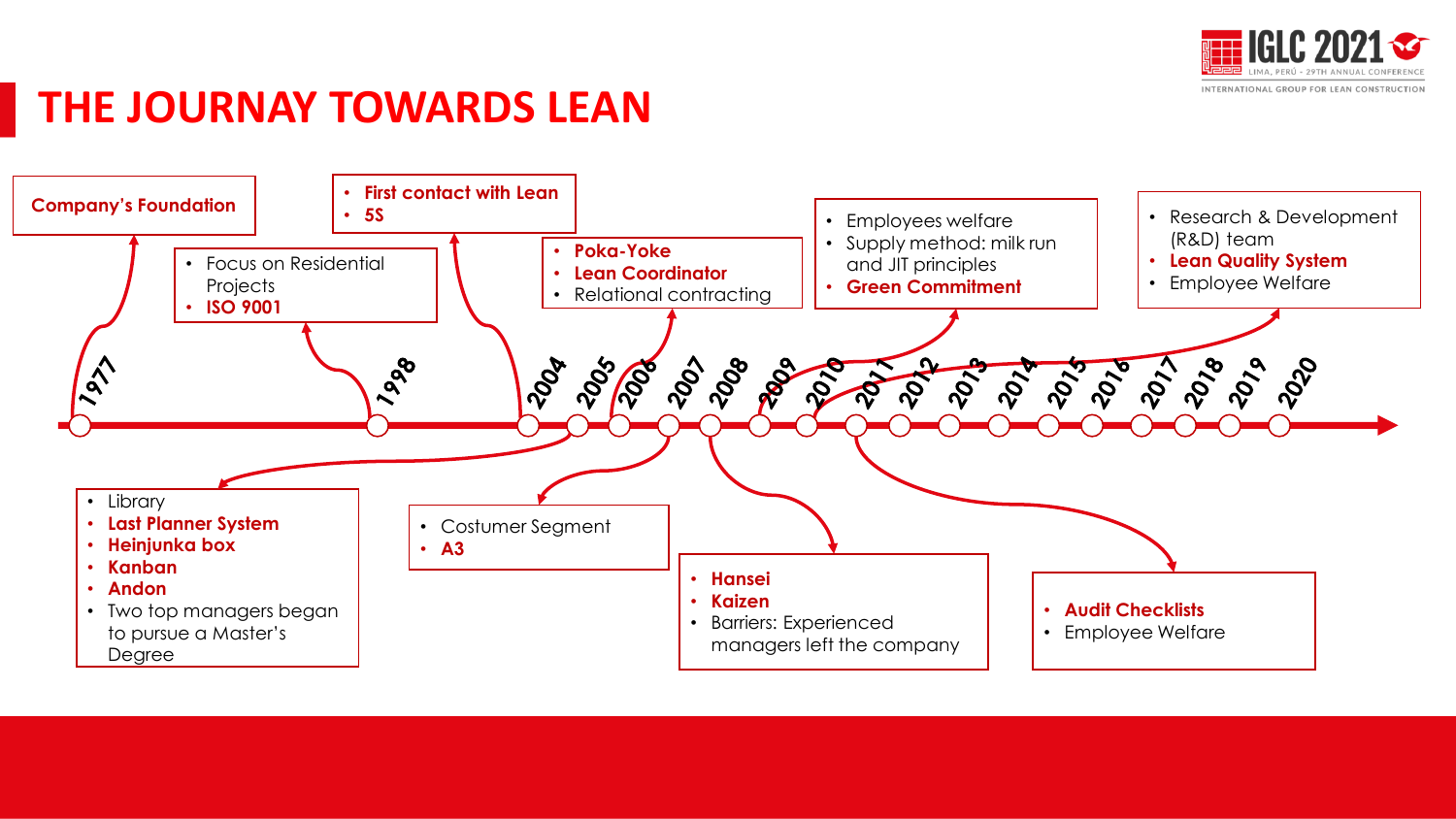

#### **THE JOURNAY TOWARDS LEAN**

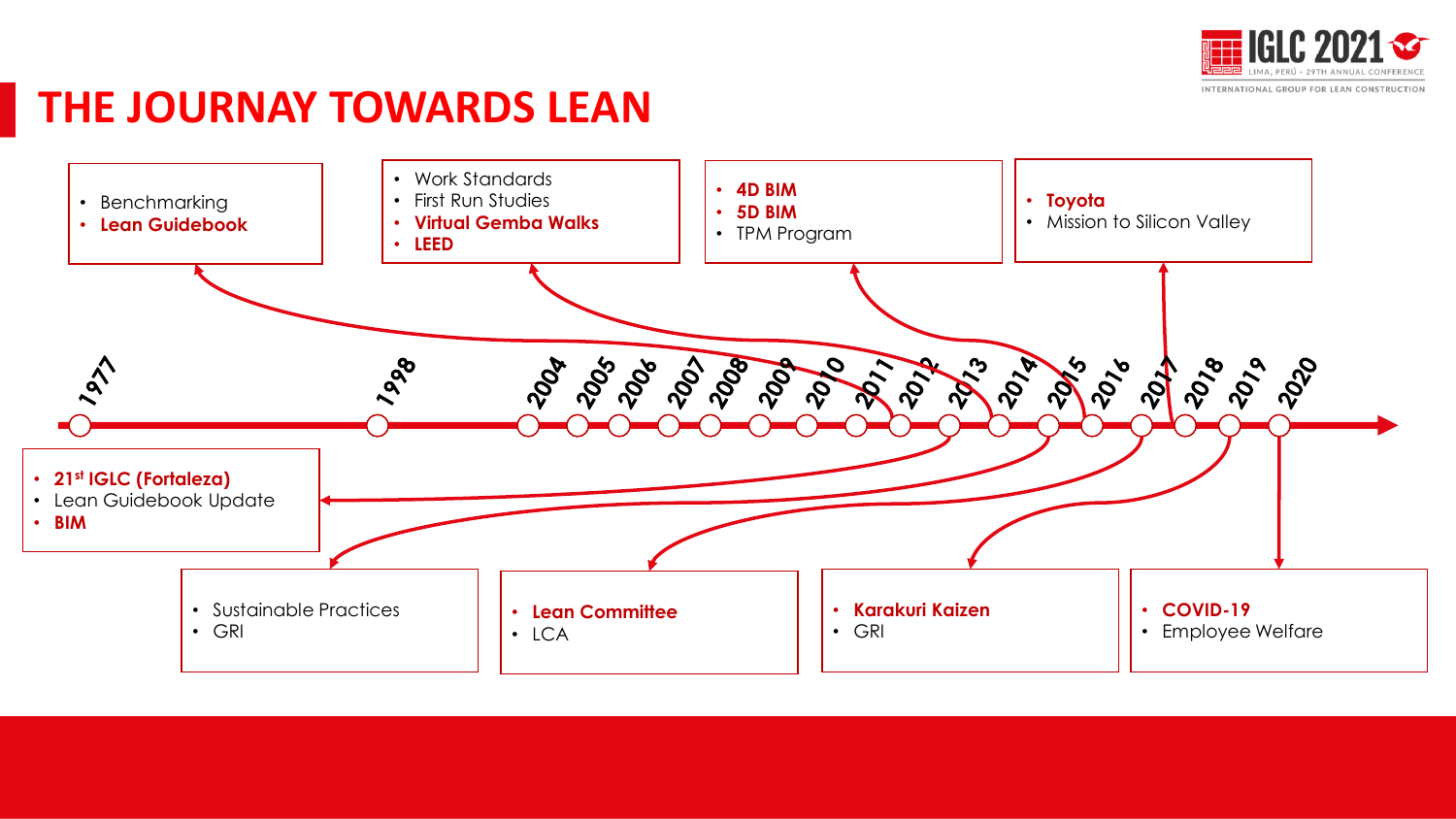

## **DISCUSSION**

**Efforts to stabilize the environment and enhance predictability**

**Implementation stages**

**Efforts to acquire and maintain knowledge within the company**

**Local and international recognition**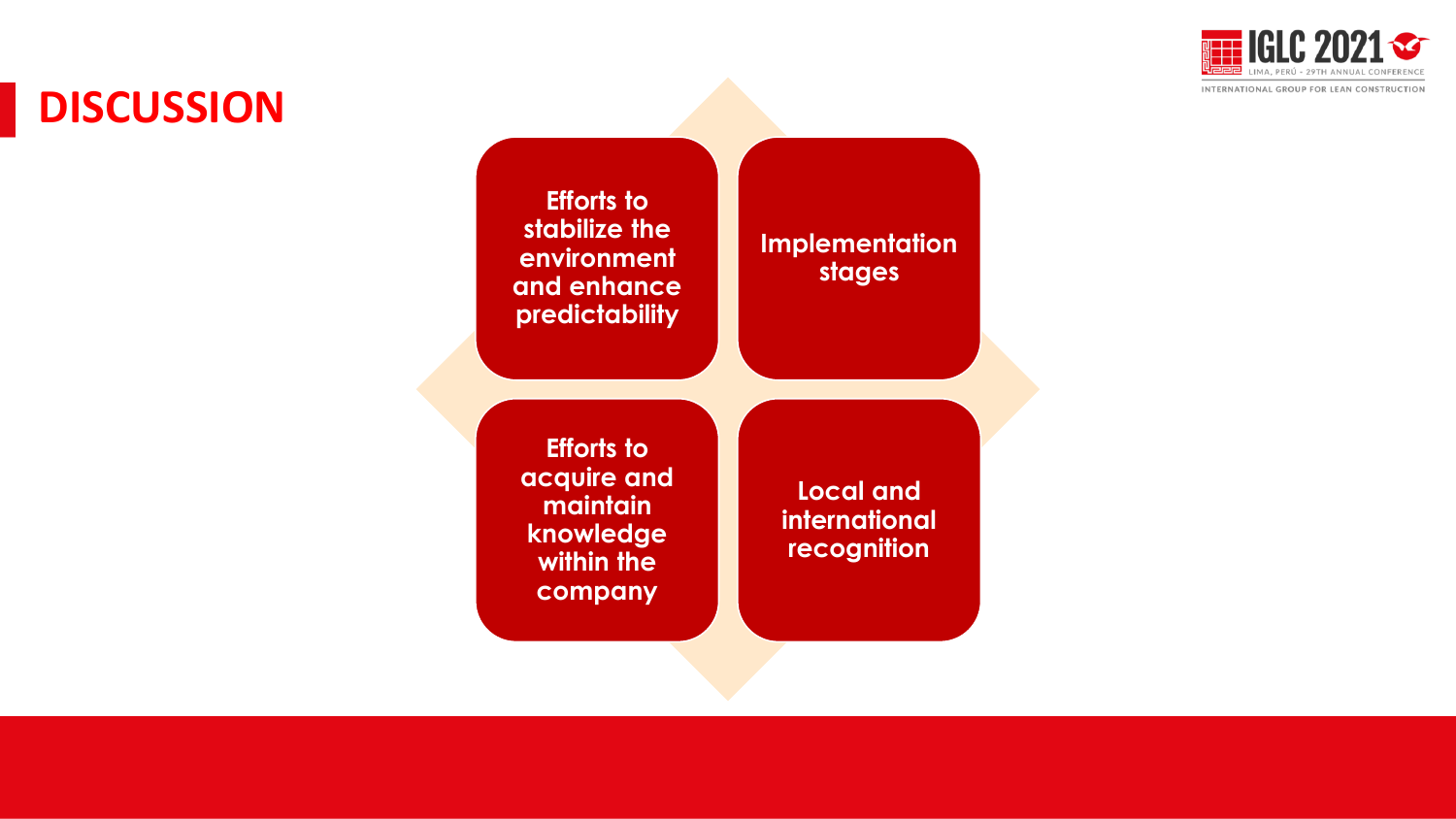

### **CONCLUSIONS**

**Two messages…**

The first message is to better understand underlying strategic choices and how they impact lean implementation.

The second message is to capture the rationale behind decision-making and strategic alignment.

*Stabilizing the environment requires more than implementing the Last Planner System and other operational level practices from the lean toolbox. (…) The strive for excellence starts with the formalization of strategic choices in production strategy.*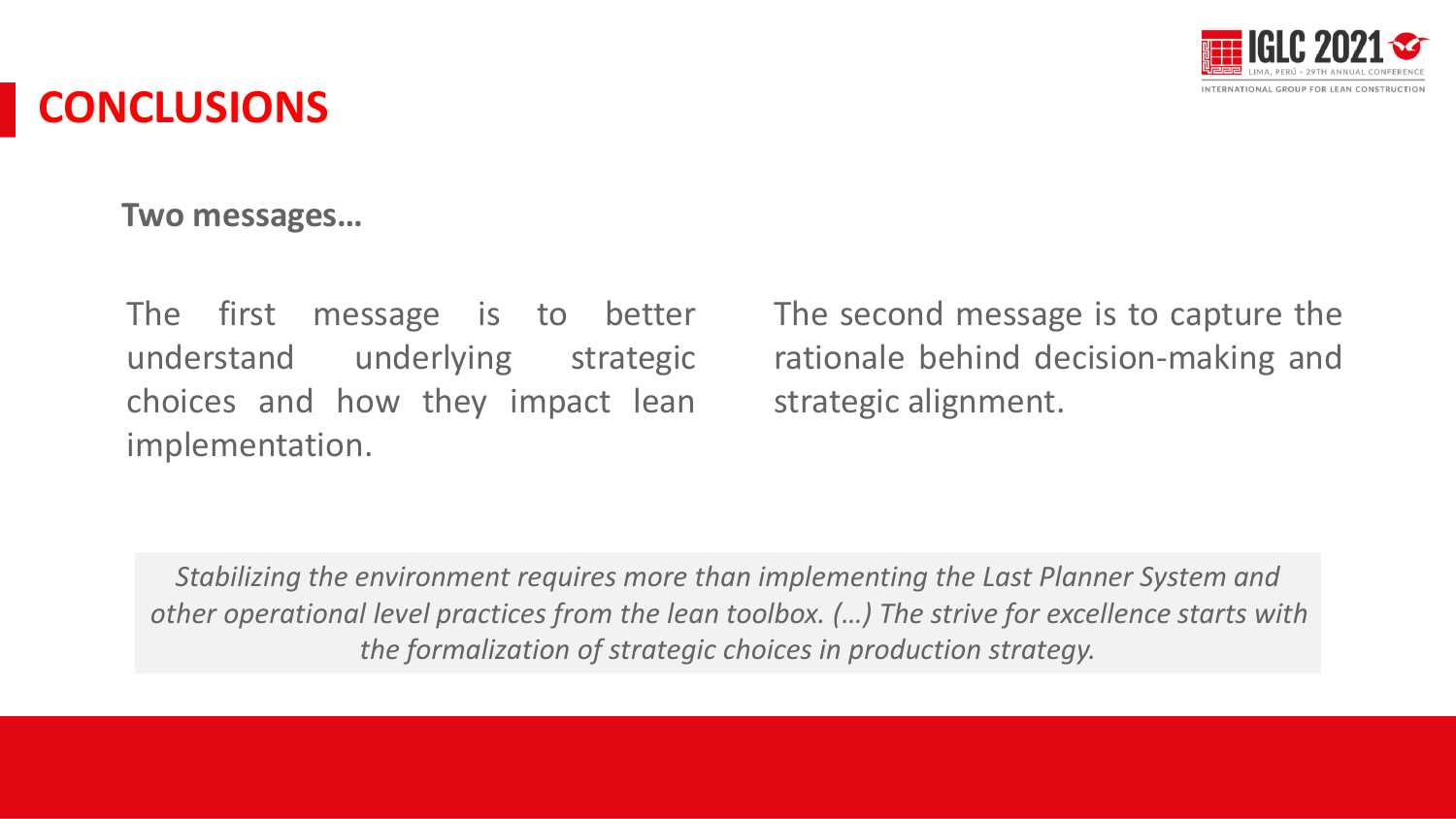

#### **ACKNOWLEDGEMENTS**





#### Pio Rodrigues Neto Ricardo Miranda M. de Sousa